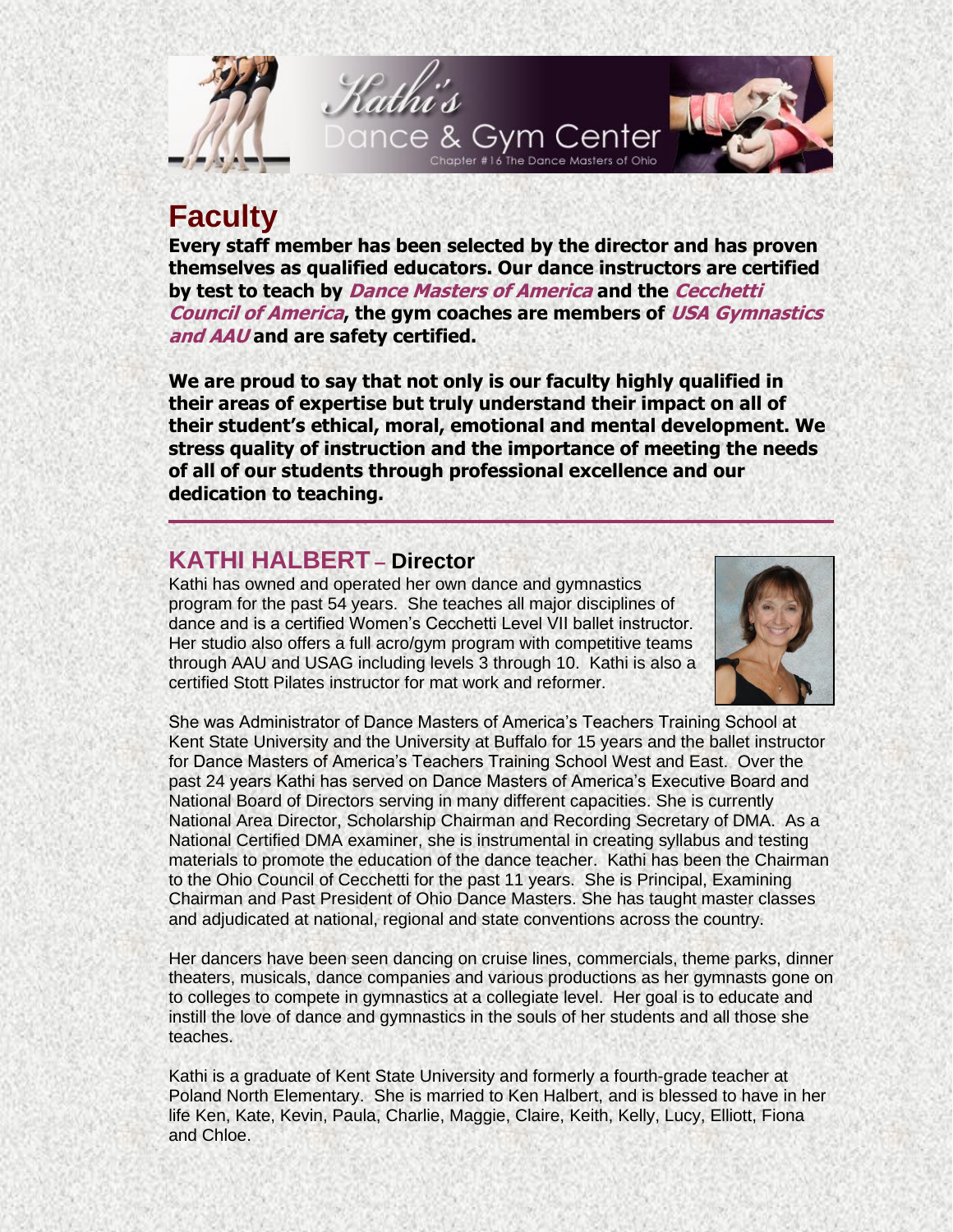| <b>Dance Masters of</b><br><b>America:</b><br><b>National Director</b>                             | <b>Ohio Dance Masters:</b><br><b>Past President</b><br><b>Principal</b><br><b>Examining Chairman</b> | <b>DMA's Teacher's Training</b><br>School:<br><b>Administrator / Post-Graduate</b> |
|----------------------------------------------------------------------------------------------------|------------------------------------------------------------------------------------------------------|------------------------------------------------------------------------------------|
| <b>Cecchetti Council of</b><br><b>America:</b><br><b>Level VII Women's</b><br><b>Certification</b> | <b>Stott Pilates:</b><br><b>Mat and Reformer</b><br><b>Certification</b>                             | <b>USA Gymnastics:</b><br><b>USA Gymnastics Safety</b><br><b>Certification</b>     |
|                                                                                                    | <b>Kent State University:</b><br><b>Bachelors degree in Elementary Education</b>                     |                                                                                    |

# **Memberships & Certifications**

# **DANIELLE BAKO:** COMING SOON

### **CHRIS BEDNARIK**:

Chris is a former member of the KDGC competitive team for 6 years and has taught gymnastics, Kindercise and all levels of competitive teams at Kathi's for the past 38 years. She is a graduate of Kent State University where she was a member of their collegiate gymnastics team. She holds a bachelor's degree in Health and Physical Education. Chris is safety certified and a member of the USA Gymnastics Association.



### **BRICE BIGGIN:**

Brice competed for four years on Kent State's gymnastics team and was cocaptain his junior and senior year. He served as assistant coach for five years and has been the head women's gymnastics coach at Kent for the past 27 years. Brice was named Northeast Regional Assistant Coach of the year in 1989, Mid American Conference Coach of the year in 1992, 1994, 1996, 2001, 2003, 2007, 2008 and 2014. He was Northeast Regional Coach of the year in 1996 and 1997 and he was the Central Regional Head Coach of the year in 2001. In 2011, Brice was named National Coach of the Year by the National Association of College Gymnastics Coaches after Brice and his assistant



coaches took Kent State gymnastics to Nationals for the first time in school history. Brice has a bachelor's degree in Physical Education and a master's degree in sports administration from Kent State. Brice is one of our optional program coaches.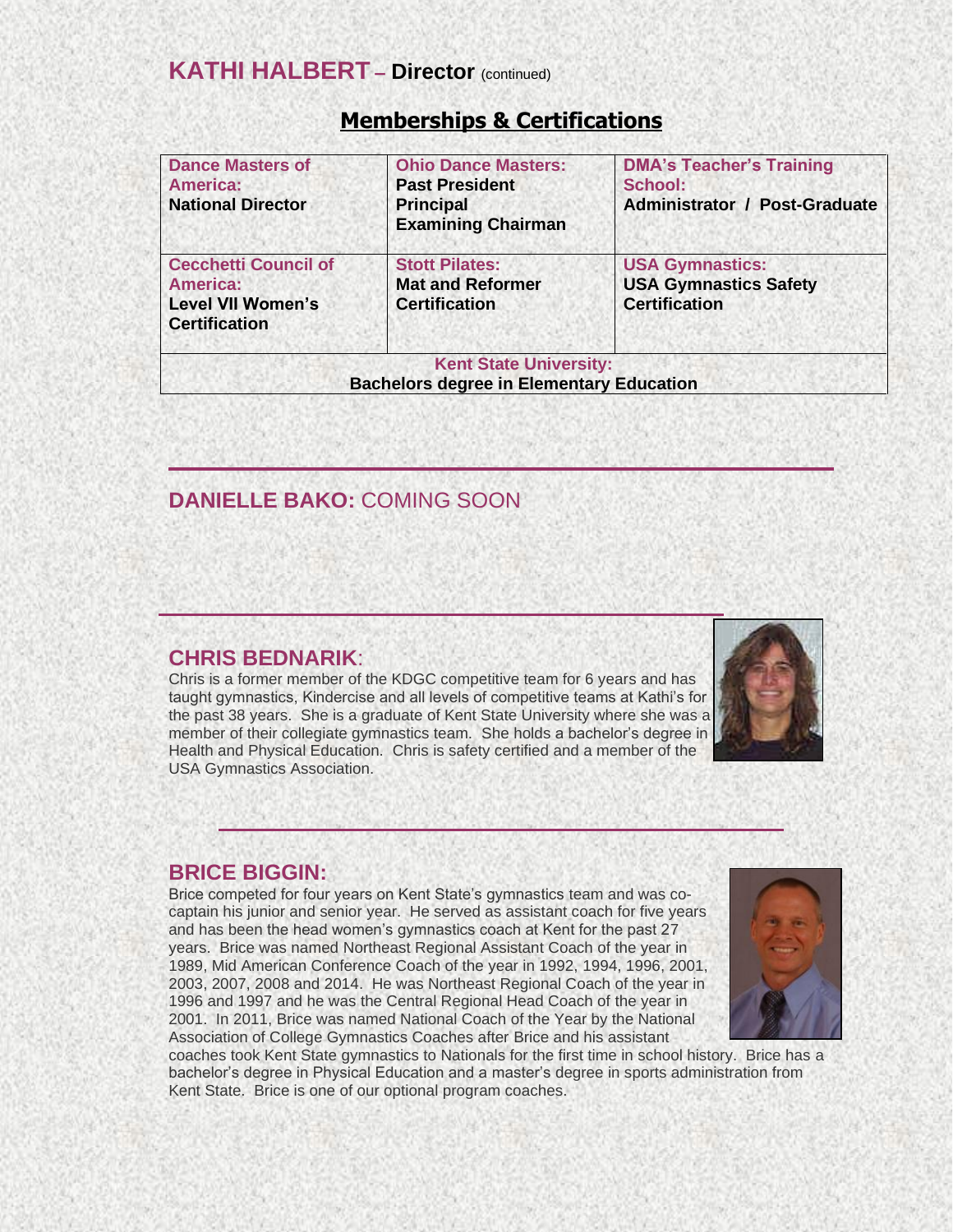# **HEATHER CHAMPION:** COMING SOON

#### **MEGAN CLELAND:**

Megan is happy to be home in Youngstown and teaching at Kathi's again. She graduated from high school in 2006 playing one of the lead roles as Don Lockwood in "Singin' in the Rain". During her years dancing at Kathi's, Megan took many gymnastics and dance classes including hip hop, completed her Cecchetti V exam, assisted and taught at the studio and participated in the Junior Membership program for Dance Masters of America. Megan was the 2006 recipient of the "Peggy Klinke Scholarship" and with that scholarship studied in Las Vegas, Nevada with many teachers at the National Dance Masters of America Convention. Throughout her high school years, she



participated in the "Easy Street Productions" in their Christmas and spring shows. Last summer, Megan attended Dance Masters Teacher's Training School in Buffalo, NY. She has passed her Cecchetti I Teacher's exam and is a member of Ohio Dance Masters. For the last ten years, Megan has been the resident choreographer for Easy Street Productions in Youngstown, Ohio. Megan has also started her own photography business and takes amazing portraits.

# **OLIVIA CMIL:** COMING SOON

#### **JORDAN GADY:**

Jordan Gady is 18 years old and a freshman at Youngstown State University. She was a gymnast at Kathi's for 12 years and was on competitive team for 9 of those. She also took dance at Kathi's for three years. This is her fifth year assisting and teaching at Kathi's Dance & Gym Center.

### **SARAH LEGER:**

.

Sarah Leger is a former member of the competitive gymnastics team here at KDGC. She competed for ten years and reached level seven. While competing, Sarah received 3<sup>rd</sup> place on vault, 2<sup>nd</sup> place on uneven bars, 1<sup>st</sup> place on balance beam, 3<sup>rd</sup> place on floor exercise, and 1<sup>st</sup> place all-around at nationals which were held at the Disney Wide World of Sports complex in 2008. She has been a part of our coaching staff for the last 11 years. Sarah is a graduate of Youngstown State University and now lives in Austintown with her husband, Zak, and their daughter, Charlotte.

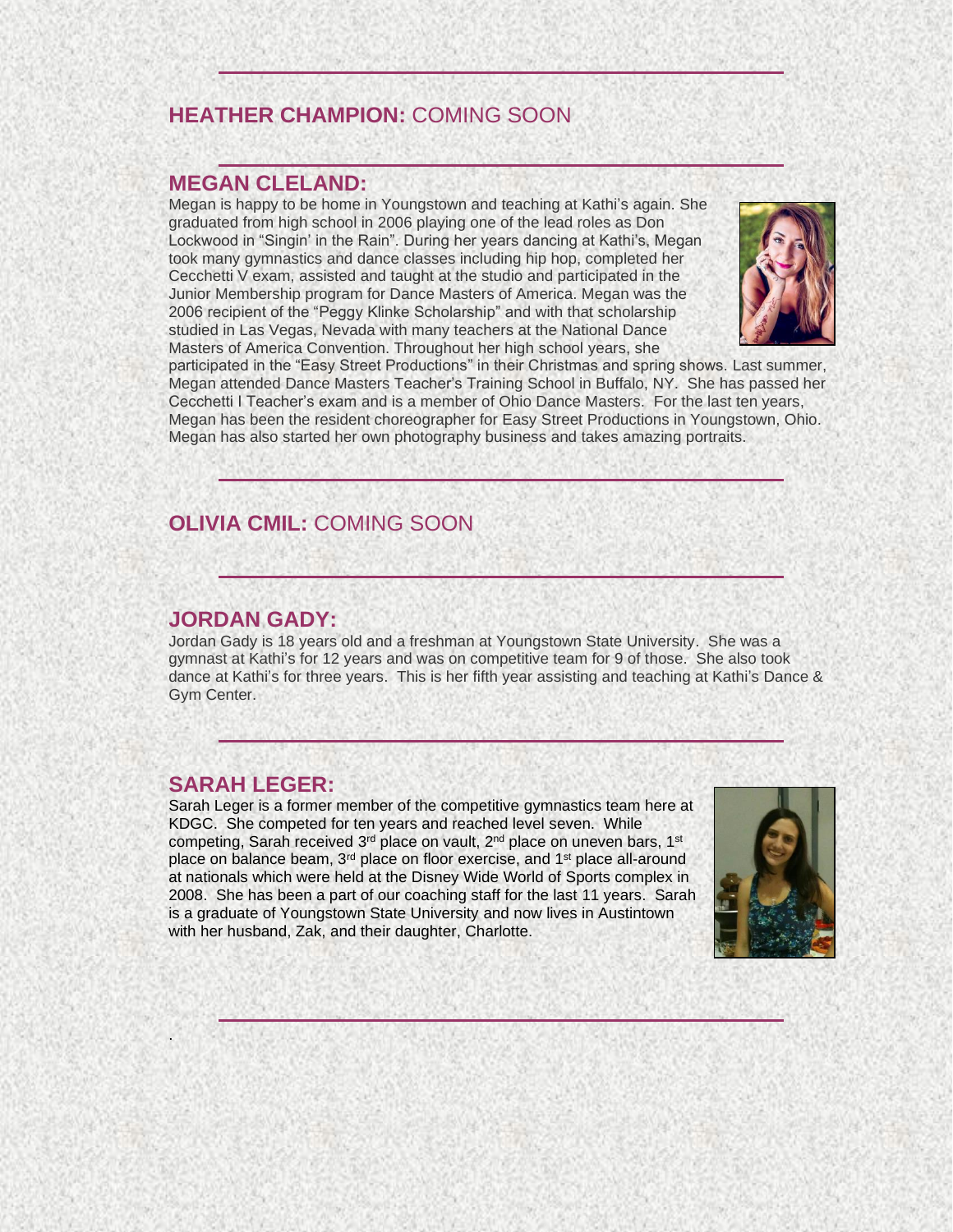### **MACY METZGER:**

This is Macy's 4th year as a teacher at Kath's Dance & Gym Center after fifteen years as a dancer at the school. In 2017, Macy performed the role of Bert in KDGC's production of "Mary Poppins". She graduated in December of 2021 from Youngstown State University with a degree in child psychology with a minor in dance. Macy hopes to become a child psychologist, counselor, and dance movement therapist. While at YSU, Macy was a member of Alpha Lambda Delta honor society as well as the National Society for Collegiate Scholars. She will be working towards her Masters Degree starting in the fall. She also works as a nanny. In 2020, Macy passed her Cecchetti I teacher's



exam. She hopes this is the first of many. Macy is incredible grateful for the experiences, lessons, and second family that Kath's Dance & Gym Center has given her.

# **LAUREN PANEZICH:** COMING SOON

#### **TARYN PATTERSON:**

This is Taryn's third year teaching at Kathi's Dance and Gym Center. Taryn danced at Kathi's for the last 16 years where she received training in all styles of dance including Hip Hop, Jazz, Tap, Ballet, and Pointe. During her senior year at Kathi's, she passed her Cecchetti Level VI Exam and performed in KDGC's production of *The Greatest Showman* as Phillip Carlyle. Taryn graduated in the top ten of her class from East Palestine High School in 2019 where she participated in musicals, marching band, plays, and video productions. Taryn loves all forms of art including singing, drawing, and acting but dance will always be her first love. She is currently attending Youngstown



State University to pursue a major in Psychology and a minor in Dance to help and inspire others through art and dance. Taryn is tremendously grateful for the experience she had dancing at Kathi's and she is very excited to be on the teaching staff this year.

#### **ANGEL RICCIULLI-CIOLLI:**

Dr. Angel Ricciulli-Ciolli began her gymnastics career at the age of nine at the YMCA where she was state champion in both 1988 and 1989. She then moved and trained in private club gymnastics and was the 1990 State of Ohio Level 7 Balance Beam Champion, Second All Around and 3<sup>rd</sup> place Vault. In 1992, Angel and her fellow teammates represented the United States in Madrid, Spain at the World Expo. Angel concluded her gymnastics career as an NCAA National gymnast for West Virginia University during the 1994-95 season. She then continued her athletic training and represented Youngstown State University on their Swim and Dive Team the following year. Dr. Angel is now a Chiropractic Physician and practices in Boardman, Ohio at Backs and



Us Chiropractic Center. She is married to her husband Mike and has two daughters, Ave and Pia.